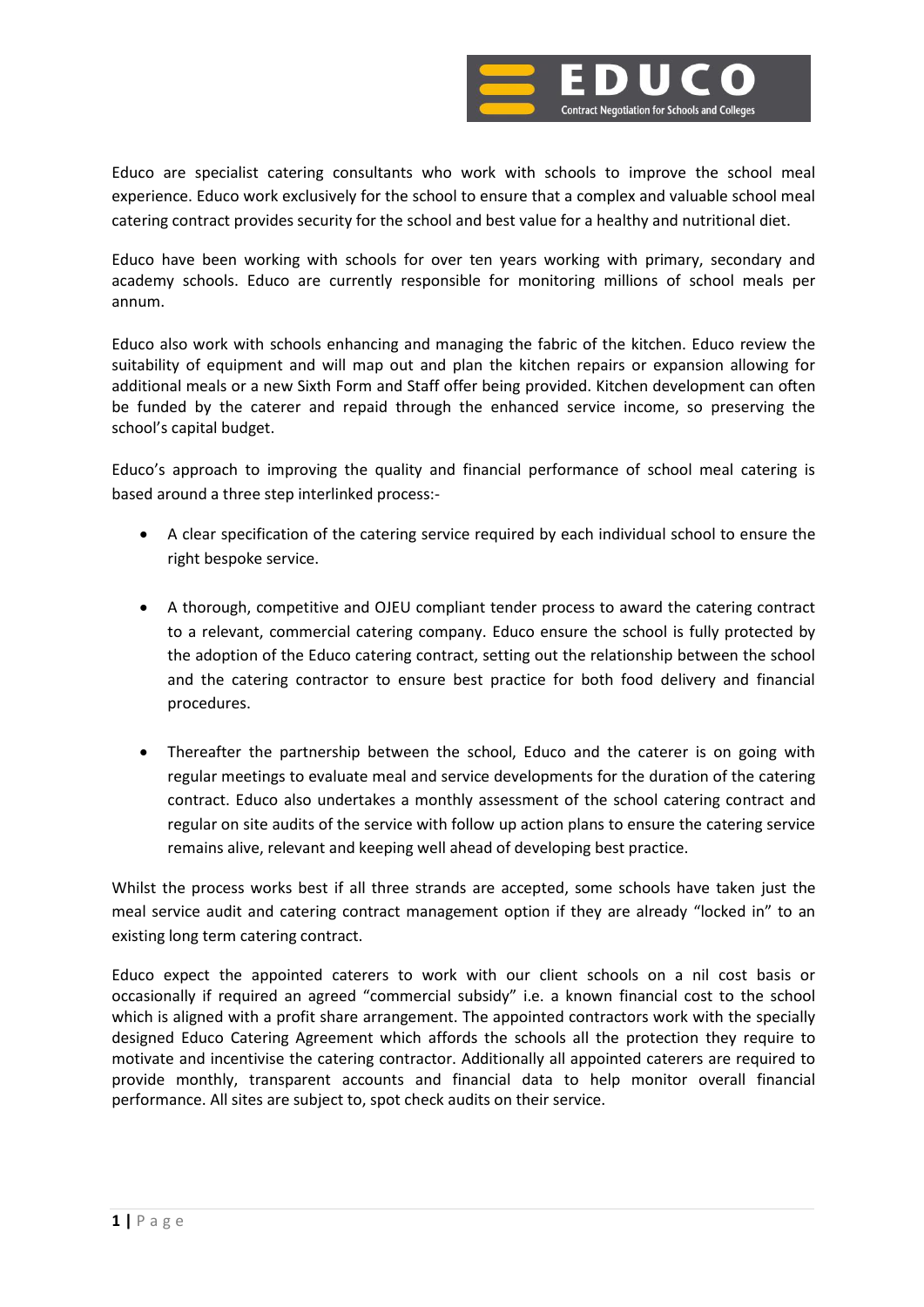

## **Woodbridge High School**

A large secondary school in East London, the school became Educo clients in 2006 when the existing catering service was being run by a large multi-national catering company who were clearly underperforming. The quality of food was very poor and investment by the caterer in the catering service was non-existent. There was little if any financial information available to the school and the catering service was costing the school budget considerable sums of money.

In partnership with the school, Educo implemented its three step model and managed an OJUE compliant tender process leading to the appointment of a new catering contractor, with all the operating matters including financial responsibility and commercial risk passing to the newly appointed contractor. The Caterer and the School both signed up to the bespoke terms and conditions of the Educo catering contract which gives all the necessary protections to the School.

Under the new service the food options have developed considerably with the provision of a healthy good value meal. On a daily basis there are multiple food options, from grab and go, to a full menu service. The food quality is excellent, the number of school meals eaten has tripled. Regular service and financial monitoring and improved communications ensure clear objectives and targets are known to the kitchen staff and catering management. The Caterer works in partnership with the School and Educo to ensure ongoing best practice and to implement continual improvements to the catering service.

Instead of the meal service being a drain on the school budget, Woodbridge now receives a substantial surplus from the meals service which contributes meaningfully towards the school budget.

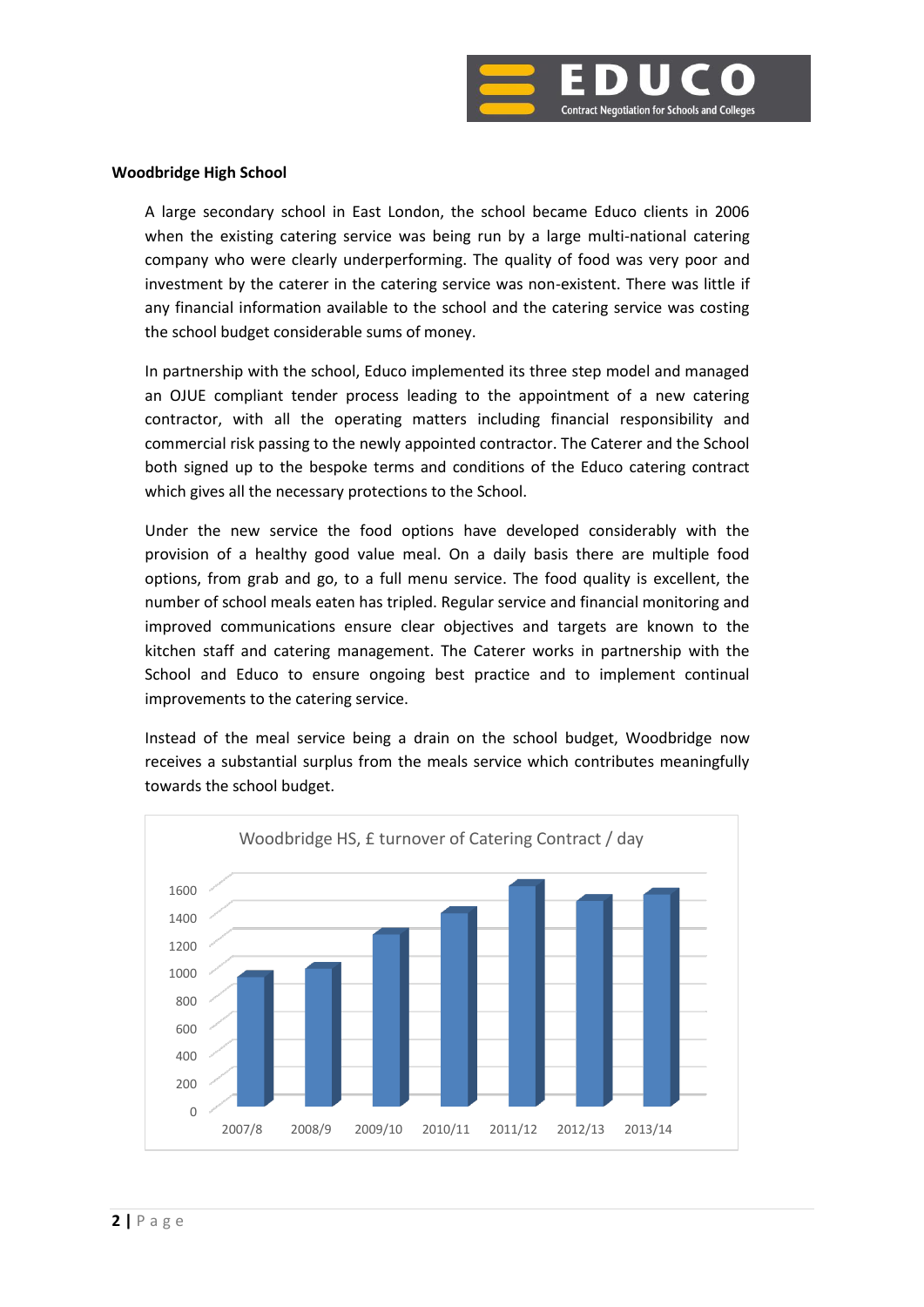

## **Akiva Primary School**

Based in North West London, the School appointed a catering contractor in 2008, but after two years of operation it was clear that the catering contract afforded little protection to the school and was costing the school considerable amounts of money a situation that was forecast to worsen. In all good faith the School had accepted the Caterer's terms and conditions which were subsequently found to be unduly onerous on the school and left the school with much of the commercial risk of providing the catering service.

The school appointed Educo in 2010. Following a review of the catering service, on behalf of the school, Educo re-negotiated the catering contract with the Caterer to ensure that going forward all commercial risk resided with the Caterer and not the School. Educo are experienced negotiators and understand the nuances of catering contracts. Educo expect all appointed Caterers to follow the Educo catering contract which is specifically designed to provide best practise and protection for the school. In this instance the catering service itself was of an acceptable standard – it was a matter of getting the underlying financials correct and working in favour of the School.

The Caterer agreed to work with the School using the Educo catering contract and consequently the commercial risk has now all passed to the Caterer. The school's financial contribution to the catering service has vastly reduced whereas the food quality and service has dramatically improved along with uptake.

In this instance an existing satisfactory service has been managed to the school's benefit whilst retaining the goodwill of the Caterer. The commercial risk that had been financially costing the school has been passed back to the caterer and is now managed appropriately. The school have subsequently relied on Educo to assist the development of a strong working relationship between themselves and the Caterer. The use of the Educo catering contract which gives all the necessary protections to the School has facilitated clear responsibilities for both parties.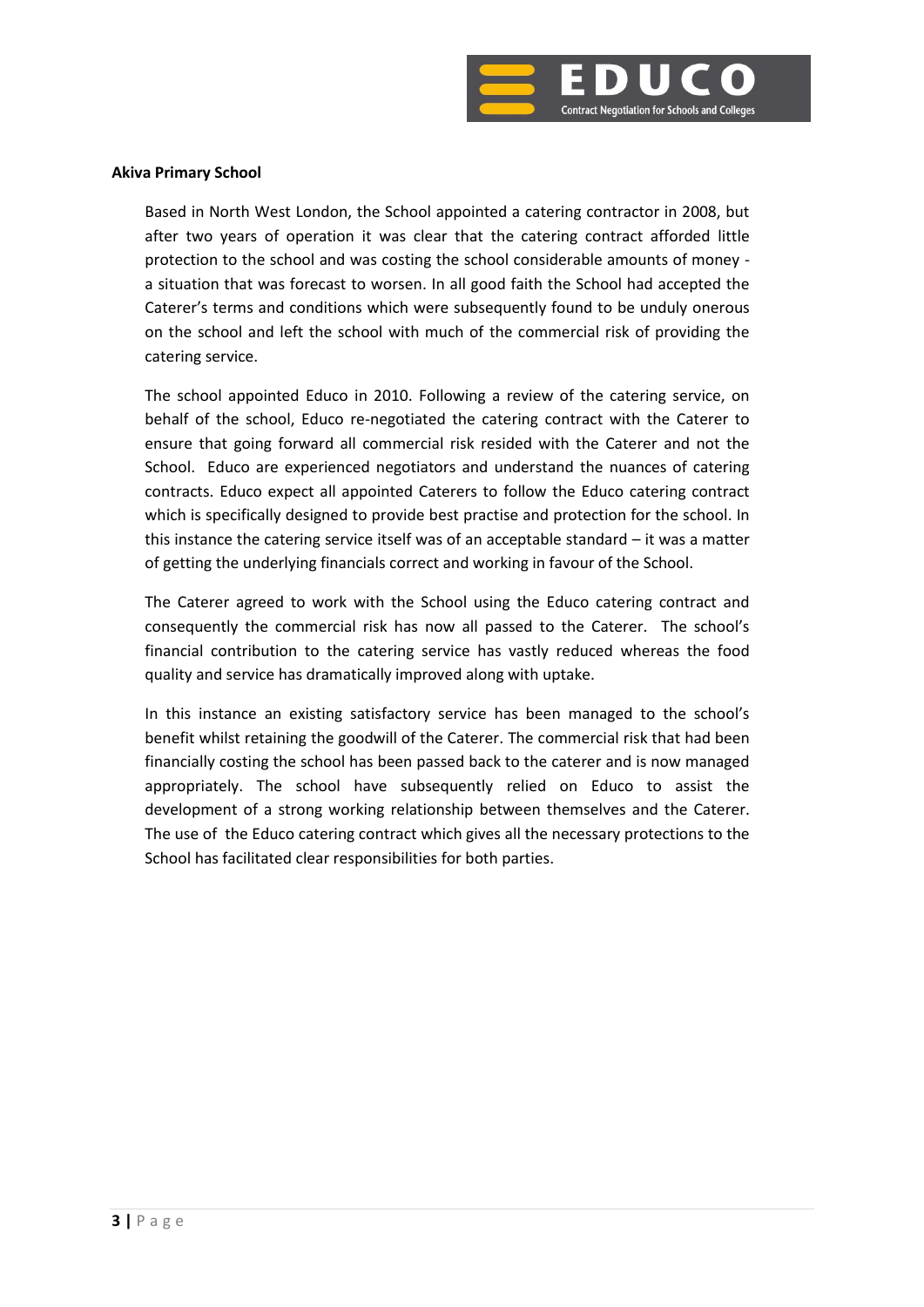



## **The Ursuline Schools in Ilford**

A Catholic maintained secondary academy and an independent Preparatory School located in North East London had previously been catering in-house. The increasing complexities of running an in-house service to meet ever changing food legislation coupled with the need to purchase food ingredients more competitively meant that the School wished to seek a commercial caterer to take over the running of the catering service.

At the time of the decision to appoint a commercial caterer the school was undertaking extensive building works which included a total rebuild and refurbishment of the kitchen and dining areas. An OJEU compliant tender was managed by Educo with school specific and detailed service specifications identified. The tender of the catering contract was purposely designed to seek financial investment into the school from the appointed catering contractor to assist with the financial demands of the building works. Ordinarily Educo suggest a catering contract of between 3 and 5 years, but in this instance to secure the larger financial investment required, a 7 year contract was tendered. The Caterer agreed to the use of the Educo best practice catering agreement which secures the School all the relevant protections.

The time taken between the School making the decision to tender their catering service and the physical appointment of the Caterer took about 4 months, which is standard timing. Not only was an innovative and successful caterer appointed but the school secured a substantial and meaningful investment to assist with the building project.

The service has been physically audited twice a year and is monitored financially on a monthly basis to assess progress in sales, margin and costs.